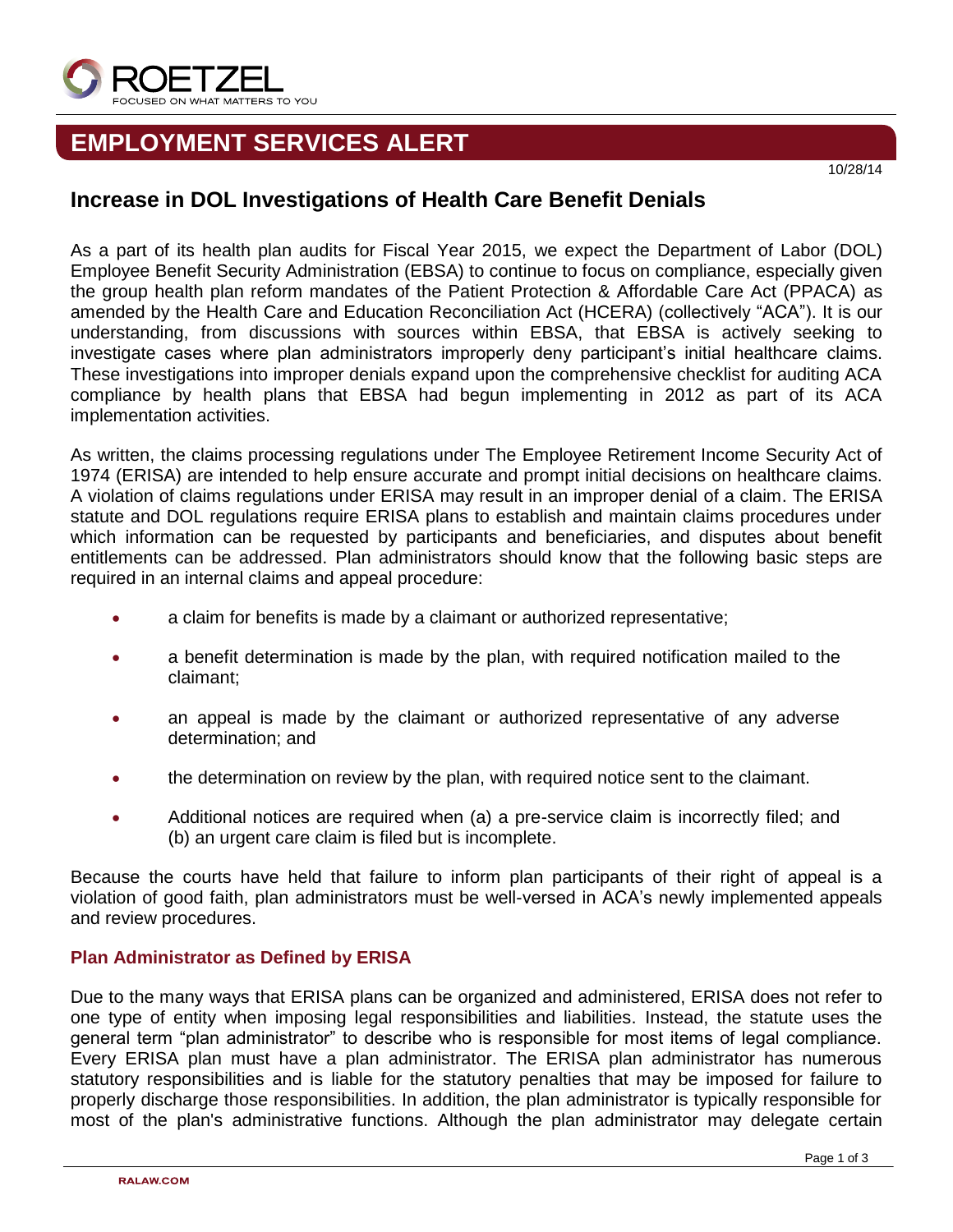

responsibilities to others, it generally cannot avoid ultimate legal responsibility if the delegated responsibilities are not properly discharged.

Because increasing numbers of ERISA plans are self-funded, plan administrators should be conscious of their fiduciary status under 404(a)(1) of ERISA and the potential exposure to liability that they may be faced with if their denial of benefits was arrived at improperly. In a self-funded arrangement, the employer acts as the insurer and provides the health benefits to employees with its own funds. By doing so, the employer directly assumes the risk for the payment of benefits for any claims. Therefore, even if the claim administration process is handled by a third party administrator (TPA), it is important that the plan administrator remain cognizant of the fact that they remain the fiduciary on the health plan, and are thus liable for any incorrect denials, which is not the case in a fully-insured situation.

### **Specific Claim Denials That Raise a Red Flag to the DOL**

It is our understanding that the DOL is closely examining denials with respect to experimental treatments and acute inpatient care. Insurance contracts often give the plan administrator the authority to use discretion over what are considered experimental treatments. In many instances, however, denying a treatment or therapy because it is considered experimental or investigational is often a more complex undertaking than it first appears because experimental treatment denials are often the source of participant complaints to the DOL and the trigger for a health plan investigation. The following tips, although not all inclusive, can help plan administrators make decisions about experimental medical treatments:

- Review referenced medical guidelines and confirms that the most current guidelines are being utilized.
- Review the proposed plan of treatment and find out if the protocols for treatment state explicitly or implicitly that it is experimental.
- Review patient consent forms to figure out if the procedure is considered experimental or investigational.
- Review the number of prestigious institutions that are performing the procedure in question. What could appear to be an experimental treatment in the community hospital may be considered the standard of care in academic or specialty hospitals.
- Review statistics referencing the chances for patient success. The greater the chance for patient success, the less likely the treatment will be deemed experimental by the courts.

Additionally, plan administrators can find themselves faced with potential liability in denying acute inpatient care, particularly care associated with the treatment of eating disorders. Plan administrators who are not well versed in the nuances of eating disorder treatments would be well served to confer with medical experts and the participant's caretakers to confirm that they receive an appropriate length of medical stay. In fact, just recently the U.S. Court of Appeals for the Ninth Circuit ruled that a claims administrator for an ERISA plan abused its discretion in refusing to pay for more than three weeks of inpatient hospital treatment for an insured's anorexia nervosa.